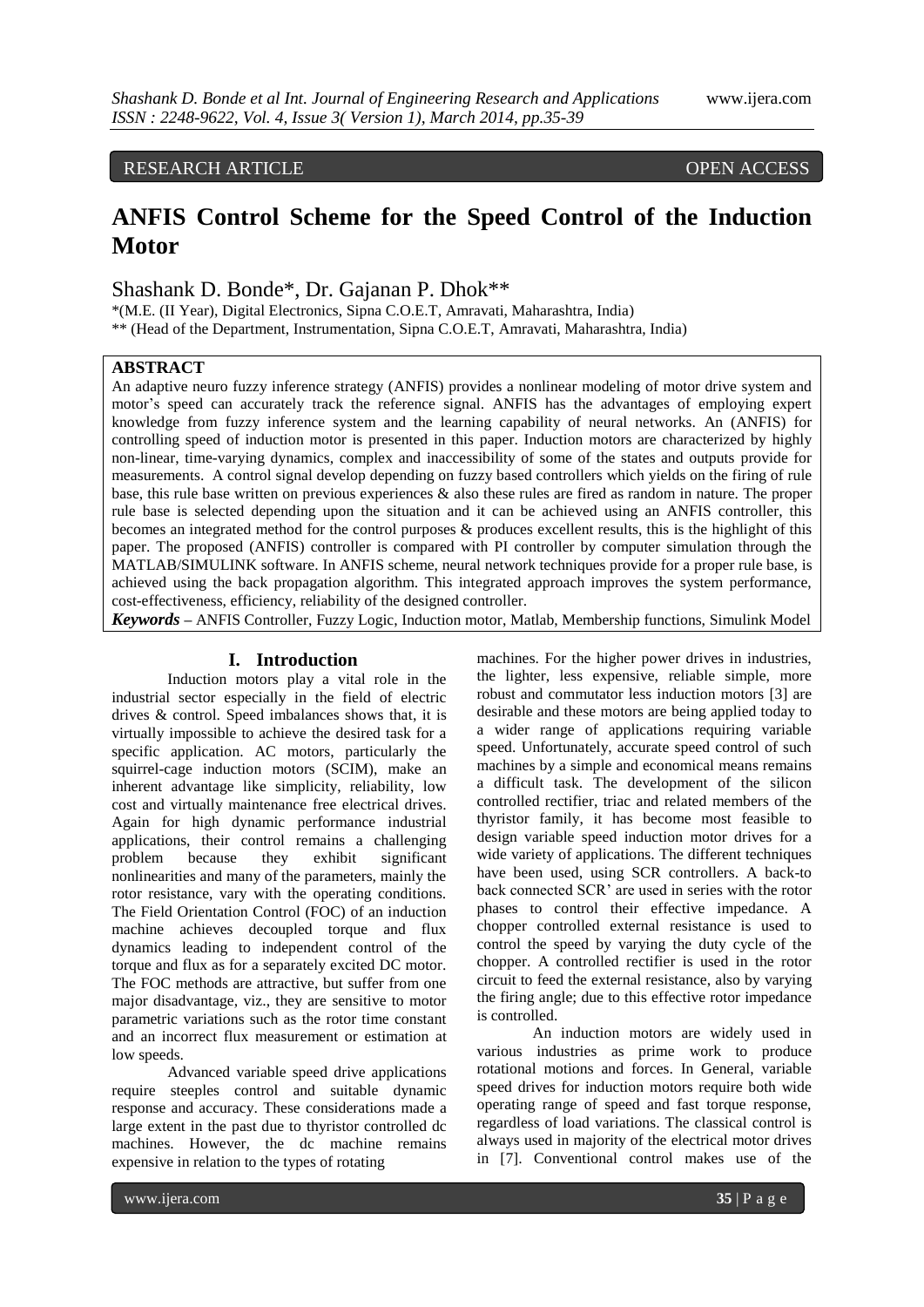mathematical model for the controlling of the system. At the time when there are system parametric variations or environmental disturbance i.e. noise, behavior of system is not satisfactory & deviates from the desired performance. In addition, usual computation of system mathematical model is difficult or impossible. For exact mathematic model of the system, then one has to do some identification techniques such as the system identification & obtain the plant model. Moreover, the design and tuning of conventional controller increases the implementation cost and adds additional complexity in the control system & thus, may reduce the reliability of the control system. Hence, the fuzzy based techniques are used to overcome this kind of problems. The efficient torque control of induction motor drives in combination with resonant DC-link input filters can lead to a type of stability problem that is known as negative impedance instability. Fuzzy logic based flexible multi bus voltage control of power systems was developed by Ashok in [4]. From last few years, fuzzy logic has create growing interest in many motor control applications due to its non-linearities handling features and independence of the plant modeling. The fuzzy controller (FLC) operates in a knowledge based path, and its knowledge relies on a set of linguistic if-then rules, like a human operator. There are a number of significant control methods available for induction motors including scalar control, vector or field oriented control, direct torque and flux control, sliding mode control, and the adaptive control [9].

#### **1.1 Mathematical Model for Induction Motor**

In the control of any power electronics drive system i.e. a motor. It start with, a mathematical model of the plant is required. It means mathematical model play an important role in the speed control of Induction Motor. This mathematical model is required further to design any type of controller to control the process of the plant. The mathematical model can be obtained by various methods; these methods are from first principles, system identification methods, etc. This mathematical model may be a linear or non-linear differential equation or a transfer function (in s or z-domain) or in state space form. In this section, we present the mathematical model of the induction motor. The mathematical model of the SCIM system used in our work consists of space vector PWM voltage source inverter, induction motor, direct flux and the torque control. The drawback of the coupling effect in the control of SCIMs is that, it gives poor response and the system is easily prone to instability because of a high-order system effect. This problem can be solved by making use of either vector control or field-oriented control. When this type of control strategy is adopted, it can

make an induction motor to be controlled like a separately excited DC motor. Of course, the control of AC drives can exhibit better performance. The power circuit of the 3- phase induction motor is shown in the Following Fig.1.



Fig.1: Power circuit connection diagram for the Induction Motor

#### **1.2 Parameter Identification**

The use of artificial neural networks (ANNs) for identification and control of nonlinear dynamic systems in power electronics and ac drives have been proposed. They are capable of approximating wide range of nonlinear functions to a high degree of accuracy. The capability of a neural network has been deployed to have online estimators to address the situation of similar disturbances in both stator and rotor resistances simultaneously. Multilayer feedforward neural networks are regarded as universal approximations and have the capability to acquire nonlinear input-output relationships of a system by learning through the backpropagation algorithm. It should be possible that a simple two layer feedforward neural network trained by the backpropagation technique can be employed in the rotor resistance identification. In this estimator, two models of the state variable estimations can be used, one is to provide the actual induction motor output states and the other is to give the neural model output states. The total error between the desired and actual state variables may then be back propagated as shown below in Fig. 2, to adjust the weights of the neural model, so that the output of this model tracks the actual output. At time of training and this training is completed, the weights of the neural network should correspond to the parameters in the actual motor.



Fig.2: Parameter identification using neural networks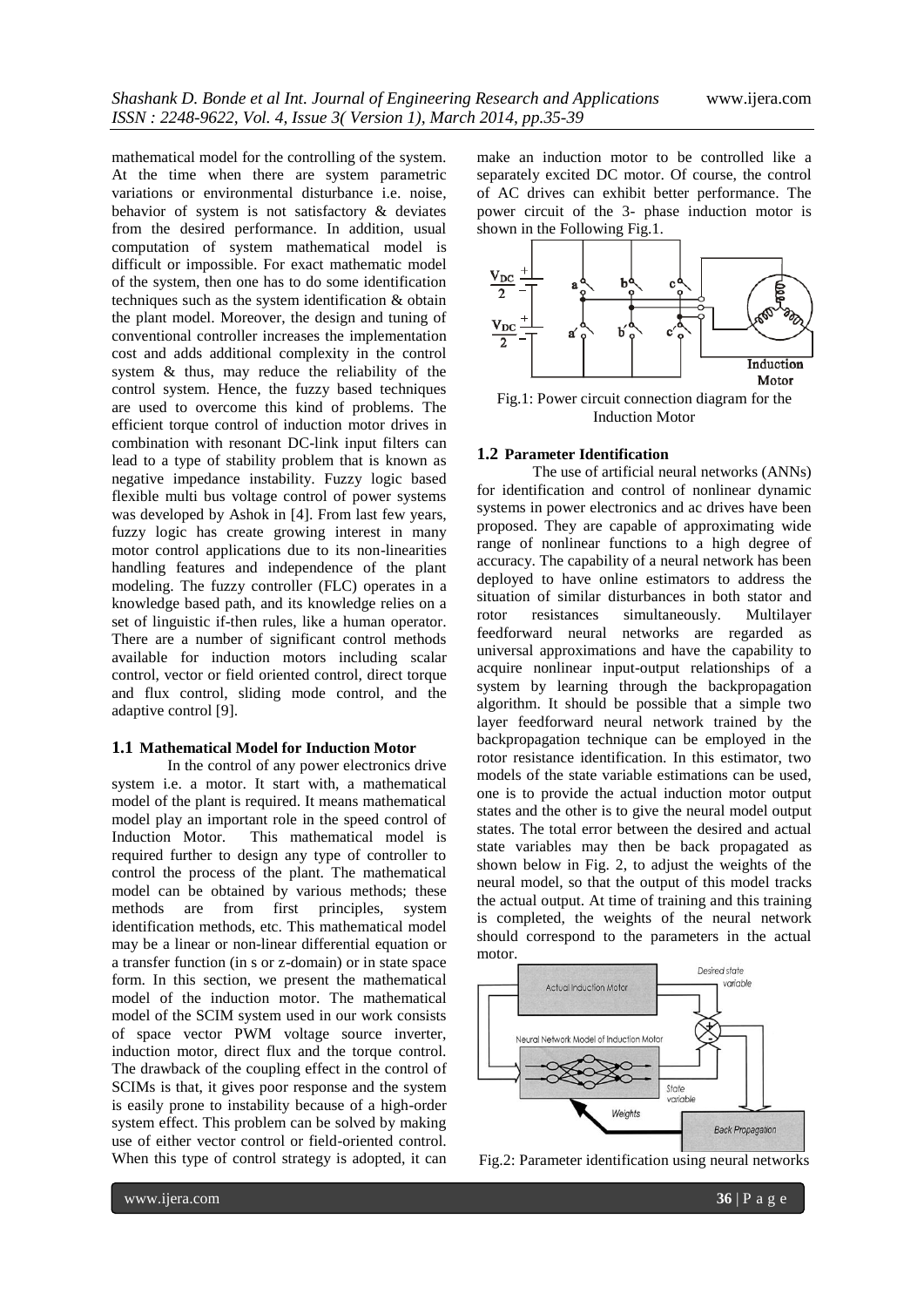#### **II. Controller Design**

A controller is a device which controls each & every operation in the system making decisions. As per the control system point, it is bringing stability to the system when there is a disturbance, thus safeguarding the equipment from further damages. It may be hardware based controller or a software based controller or a combination of both. In this section, the development of the control strategy for control of various parameters of the induction machine such as the speed, flux, torque, voltage and current is presented using the concepts of ANFIS control scheme, the block diagram of which is shown below in the Fig 3.



Fig.3: Block diagram of the ANFIS control scheme

Fuzzy logic is one of the successful applications of fuzzy set in which the variables are linguistic rather than the numeric variables. Linguistic variables, defined as variables whose values are sentences in a natural language (such as large or small) it may be represented by the fuzzy sets. Fuzzy set is an extension of a 'crisp' set where an element can only belong to a set (full membership) or not belong at all (no membership). Fuzzy sets allow partial membership, which means that an element may partially belong to more than one set. A fuzzy set A of a universe of discourse X is represented by a collection of ordered pairs of generic element and its membership function  $\mu$ :  $X \rightarrow \{0, 1\}$ , which associates a number  $\mu$  $A(x)$ :  $X \rightarrow \{ 0, 1 \}$ , to each element x of X. A fuzzy logic controller is based on a set of control rules called as the fuzzy rules among the linguistic variables. These rules are expressed in the form of conditional statements.

Our basic structure of the developed ANFIS coordination controller to control the speed of the Induction Motor consists of 4 important parts viz., fuzzification, knowledge base, neural network and the de-fuzzification blocks.

The inputs to the ANFIS controller, i.e., the error & the change in error is modeled by following equation-

$$
e(k) = \omega_{ref} - \omega_r \tag{1}
$$

$$
\Delta e(k) = e(k) - e(k-1) \tag{2}
$$

Where,  $\omega_{ref}$  is the reference speed,  $\omega_{ref}$  is the actual rotor speed, e (k) is the error and delta e (k) is the change in error.

The fuzzification unit converts the crisp data into linguistic variables, which is given as inputs to the rule based block. The set of 49 rules are written on the basis of previous knowledge and experiences in the rule based block. The rule base block is connected to the neural network block. Back propagation algorithm is used to train the neural network to select the proper set of rule base. The control signal developed due to the trainingand this training is a very important step in the selection of the proper rule base. Once the proper rules are selected & fired, the control signal required to obtain the optimal outputs is generated. The output of the Neural Network unit is given as input to the defuzzification unit and the linguistic variables are converted back into the numeric form of data in the crisp form. In the fuzzification process, i.e., in the first stage, the crisp variables, the speed error & the change in error are converted into fuzzy variables or the linguistics variables. The fuzzification maps the two input variables to linguistic labels of the fuzzy sets. The fuzzy coordinated controller uses the linguistic labels. Each fuzzy label has an associated membership function. The membership function of triangular type is used in our work .The inputs are fuzzified using the fuzzy sets & are given as input to ANFIS controller. The rule base for selection of proper rules using the back propagation algorithm is written as shown in the below table.

The developed fuzzy rules 7\*7=49 included in the ANFIS controller. The control decisions are made based on the fuzzified variables in the below Table. The inference involves a set of rules for determining the output decisions. As there are 2 input variables & 7 fuzzified variables, the controller has a set of 49 rules for the ANFIS controller. Out of these 49 rules, the proper rules are selected by the training of the neural network with the help of back propagation algorithm & these selected rules are fired. Further, it has to be converted into numerical output, i.e., they have to be de-fuzzified. This process is called as defuzzification, which is the process of producing a quantifiable result in fuzzy logic.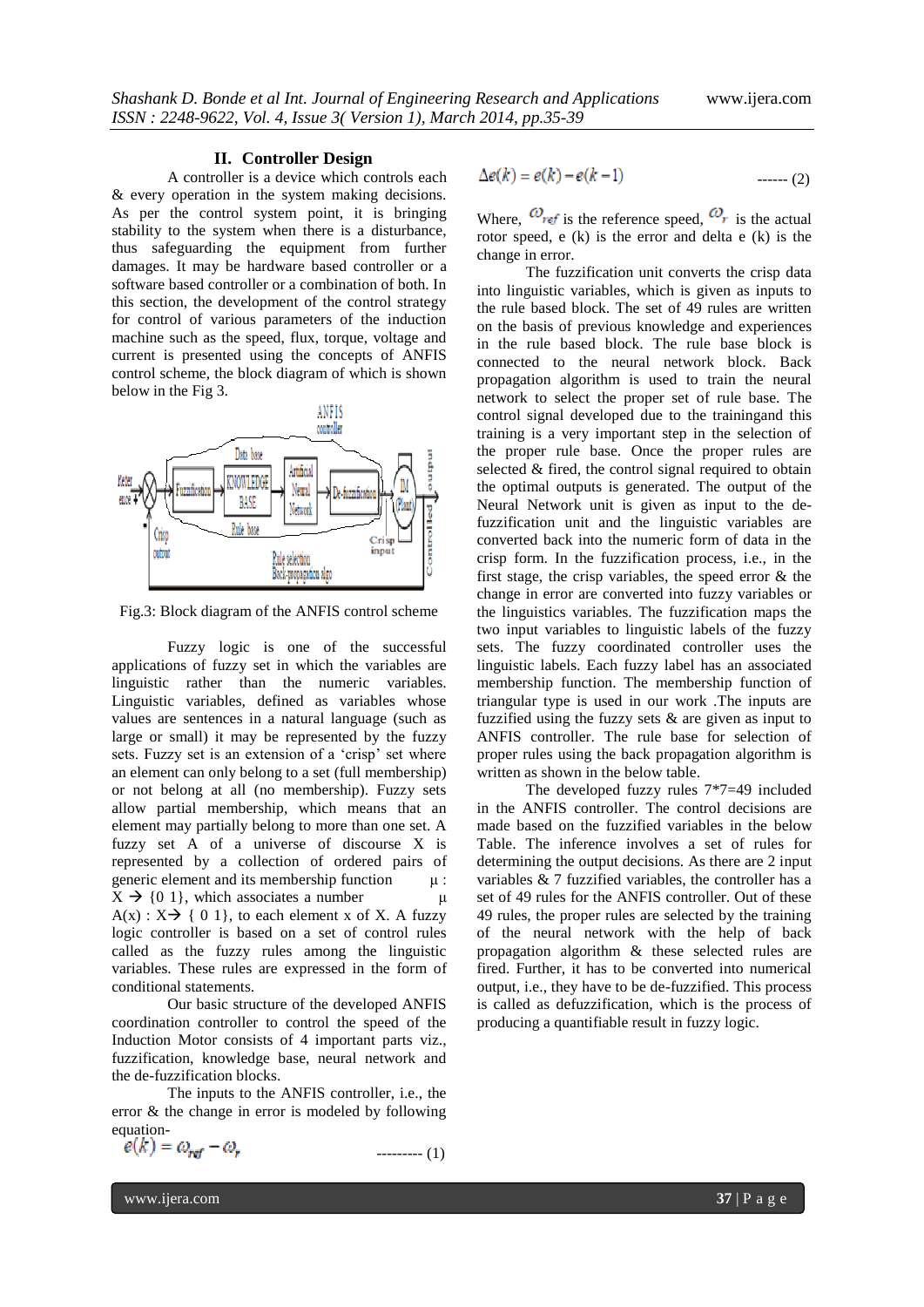| в<br>ΔΕ   | <b>NB</b>   | NM          | NS | ZE        | PS | PM | РB |
|-----------|-------------|-------------|----|-----------|----|----|----|
| NB        | $_{\rm NB}$ | $_{\rm NB}$ | NB | NB        | NM | NS | ΖE |
| NM        | NB          | NB          | NM | <b>NM</b> | NS | ΖE | PS |
| <b>NS</b> | NB          | NM          | NS | NS        | ZE | PS | PM |
| ZE        | NB          | NM          | NS | ZE        | PS | PM | PB |
| PS        | NM          | NS          | ZE | PS        | PS | PM | PB |
| PM        | NS          | ZE          | PS | PM        | PM | PB | PB |
| PB        | ZE          | PS          | РM | PB        | PB | PB | PB |

Table: Rule base for controlling the speed

The defuzzifcation transforms fuzzy set information into numeric data information. There are so many methods to perform the defuzzifcation, viz., centre of gravity method, centre of singleton method, maximum methods, the marginal properties of the centroid methods & so on. In our work, we use the centre of gravity method. The output of the defuzzification unit will generate the control commands which in turn is given as input called as the crisp input, to the plant through the inverter. If here is any deviation in the controlled output which is crisp output, this is fed back & compared with the set value & the error signal is generated which is given as input to the ANFIS controller which in turn brings back the output to the normal value, thus maintaining stability in the system.

# **III. Development of Simulink Model**

Simulink model for the control of various parameters of the induction motor can be developed in Matlab 7. By using the command window of Matlab it creates the .fis file and it will be helpful in the simulink for controlling the speed of Induction Motor with an important role of ANFIS controller proposed in this paper. This simulink model with the ANFIS controller can be developed using the various toolboxes available in the simulink library such as the power system, power electronics, control system, signal processing toolboxes & from its basic functions. The entire system modeled in Simulink is a closed loop feedback control system consisting of the plants, controllers, samplers, comparators, feedback systems, constants, buses, the mux, de-mux, summers, adders, gain blocks, multipliers, constant blocks, CT & DT blocks, ANFIS editor blocks, clocks, sub-systems, integrators, state-space models, the output sinks (scopes), the input sources, workspace blocks, etc.

# **IV. Conclusion**

The characteristic curves of speed, torque, current, flux, slip, load, etc. vs. time we will

observed. The outputs can take less time to stabilize, which can be observed from the simulation results. Due to the incorporation of the ANFIS controller in loop with the plant, it will observe that the motor reaches the rated speed very quickly in a lesser time compared to the Mamdani method.

A systematic approach of achieving the speed control of an induction motor drive by means of adaptive neuro fuzzy inference control strategy has been proposed in this paper. Simulink model can developed in Matlab 7 with the ANFIS controller for the speed control of Induction Motor. The control strategy was also developed by writing a set of 49 fuzzy rules according to the ANFIS control strategy with the back propagation algorithm in the back end.

The main advantage of designing the ANFIS coordination scheme is to control the speed of the Induction Motor & to increase the dynamic performance & to provide good stabilization.

# **V. Acknowledgment**

We would like to acknowledge the Faculties of Electronics & Telecommunication Department, Sipna College of Engineering & Technology, and Amravati for their support. I Shashank D. Bonde specially want to thank my guide Associate Prof. Dr. Gajanan P. Dhok Sir for their guidance and constant encouragement towards the work.

#### **References**

- [1] J. Zhao and B. K. Bose, "Evaluation of Membership Functions for Fuzzy Logic Controlled Induction Motor Drive," IEEE 2002 28th annual Conference of the Industrial Electronics Society, Vol. 1, 2002.
- [2] Kazuo Tanaka, Hua O. Wang, "Fuzzy Control Systems Design and Analysis: A Linear Matrix Inequality Approach" John Wiley & Sons, Inc., USA. 2002.
- [3] R. P. Basu, "A Variable Speed Induction Motor Using Thyristors in the Secondary Circuit," IEEE Transactions on Parer Apparatus and Systems, Vol. 90, 1971.
- [4] Ashok Kusagur, S.F.Kodad, B.V. Sankar Ram, "Novel design of a Takagi-Sugeno fuzzy strategy for induction motor speed control", Paper accepted for publicationin Journal of Electrical Systems, Vol. 6, issue 2, Jun. 2010.
- [5] A. S. A. Farag, "State-Space Approach to the Analysis of DC Machines Controlled by SCRs," IEEE Proceeding Publication-on the Control of Power Systems Conference, Oklahoma, March 10-12, 1976.
- [6] M. G. Simoes and B. K. Bose, "Neural Network Based Estimation of Feedback Signals for Vector Controlled Induction